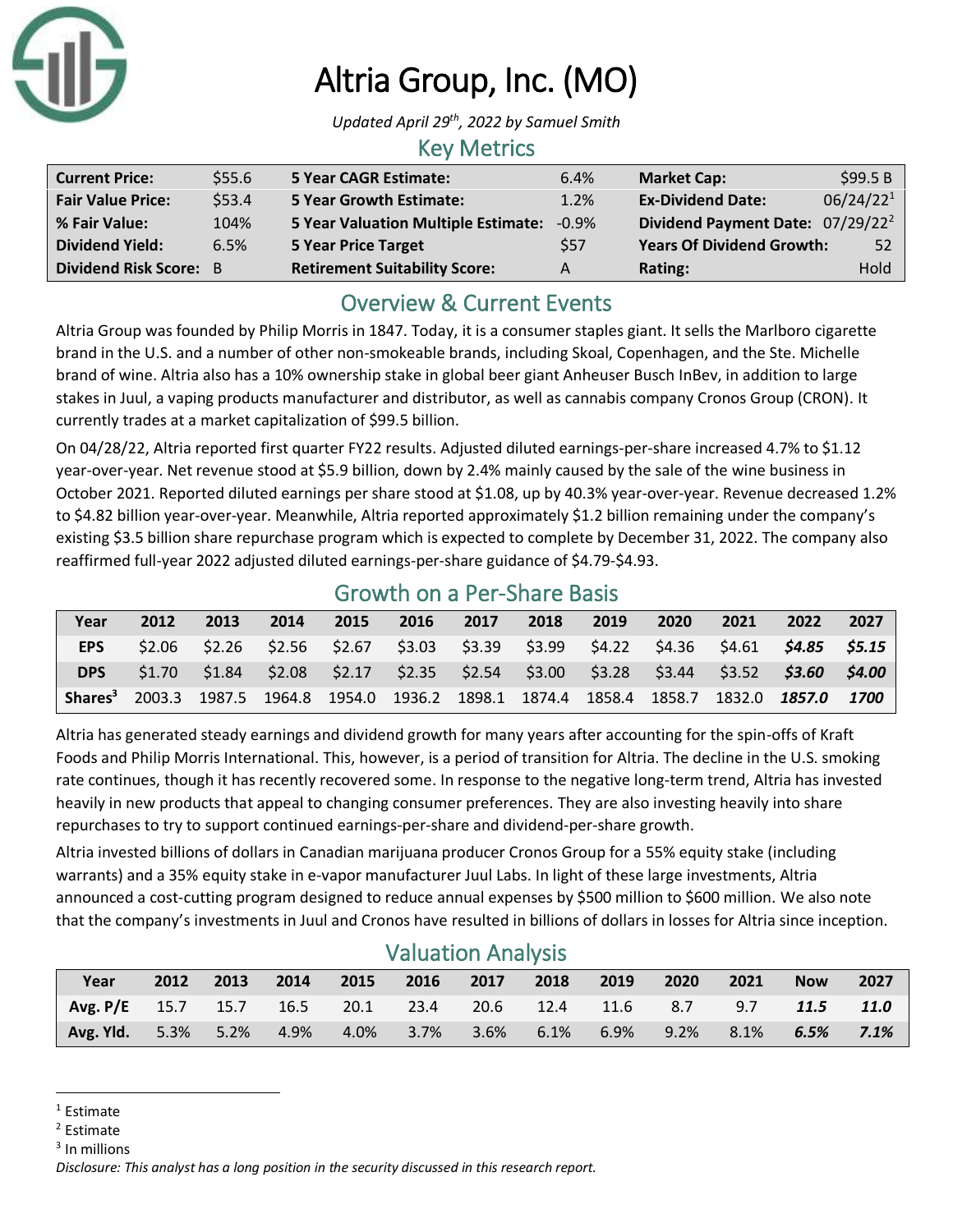

# Altria Group, Inc. (MO)

#### *Updated April 29th, 2022 by Samuel Smith*

We expect that Altria will generate earnings-per-share of approximately \$4.85 in 2022. As a result, Altria stock trades for a price-to-earnings ratio of 11.5. Our fair value estimate for Altria is a price-to-earnings ratio of 11.0, a reasonable multiple for a highly profitable company with a strong moat and a lengthy track record of success that is facing volume declines in its core business. As a result, the stock is slightly overvalued at present. In addition, the yield is very attractive at 6.5%, which is extremely high both on an absolute basis and against Altria's own historical yields.

# Safety, Quality, Competitive Advantage, & Recession Resiliency

| Year                                                                           | 2012 | $\sim$ 2013 |  |  |  | 2014 2015 2016 2017 2018 2019 2020 2021 2022 2027 |  |
|--------------------------------------------------------------------------------|------|-------------|--|--|--|---------------------------------------------------|--|
| Payout 82.5% 81.4% 81.2% 81.3% 86.1% 74.9% 75.2% 80.0% 79.8% 77.9% 74.2% 77.7% |      |             |  |  |  |                                                   |  |

Altria ranks very highly in terms of safety because the company has tremendous competitive advantages. It operates in a highly regulated industry, which virtually eliminates the threat of new competition in the tobacco industry. Altria enjoys strong brands across its product portfolio, including the No. 1 cigarette brand. As a result, it has pricing power and brand loyalty. In addition, tobacco companies enjoy low manufacturing and distribution costs, thanks to its economies of scale. This has fueled Altria's tremendous dividend growth, enabling it to boast an impressive dividend growth streak of 52 years.

Altria's business model is also highly resistant to recessions. Sales of cigarettes and other tobacco products hold up well when the economy declines. This explains why Altria's earnings rose steadily throughout the Great Recession, and why earnings were unscathed during the brief 2020 recession.

# Final Thoughts & Recommendation

Altria offers decent 6.4% annualized total return potential along with an even more attractive 6.5% dividend yield and a very impressive dividend growth track record. Furthermore, its business model has proven to be very defensive. As a result, it is a compelling dividend growth stock right now. The risk investors need to keep in mind is that the core industry is gradually declining as volumes continue to move lower year after year. Furthermore, the company has struggled to effectively allocate capital in attempts to grow outside of the core business. That said, given the attractiveness and sustainability of the dividend, we rate it a Hold.



## Total Return Breakdown by Year

#### **[Click here to rate and review this research report. Your feedback is important to us.](https://suredividend.typeform.com/to/cs7Wce/)**